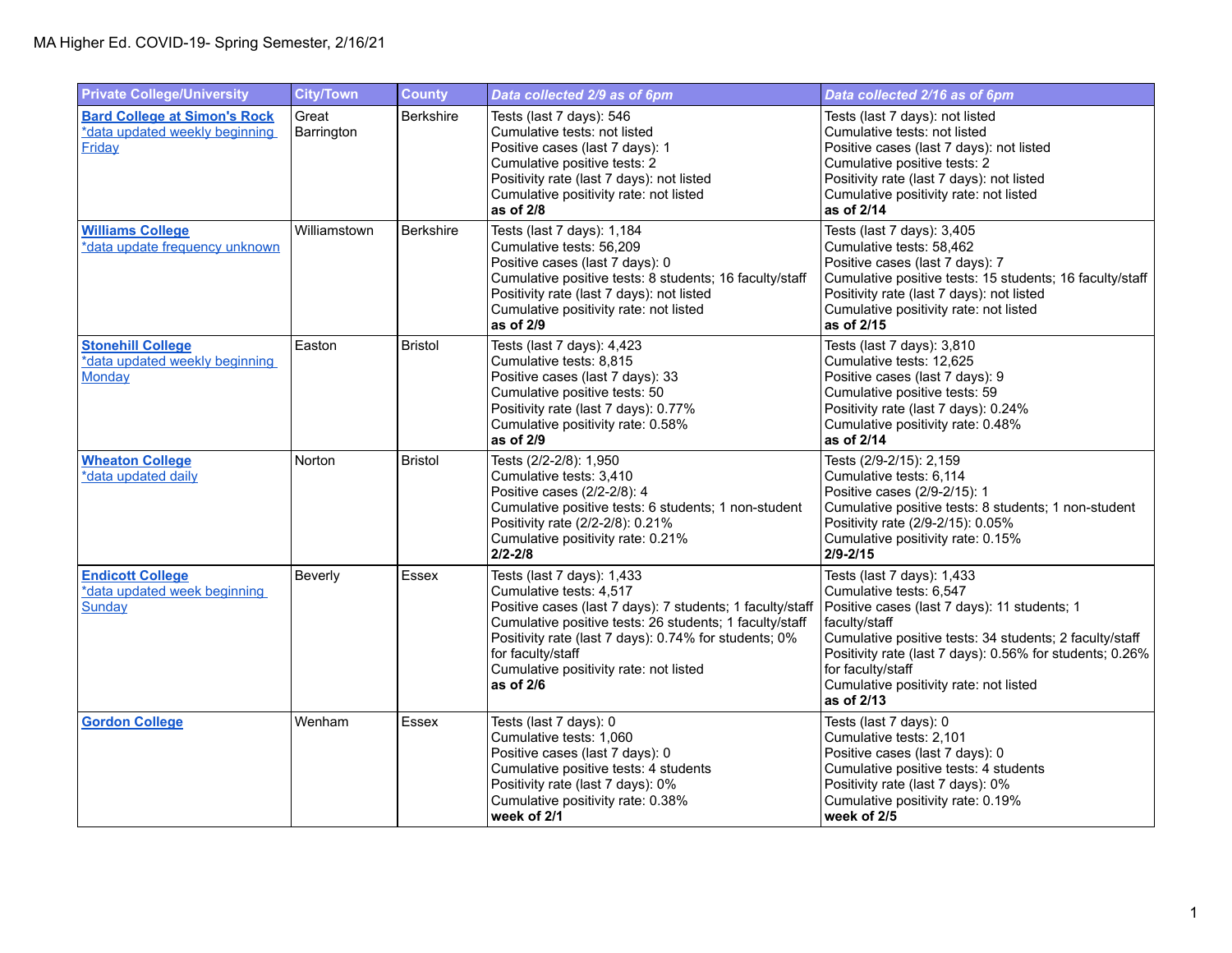| <b>Private College/University</b>                                               | <b>City/Town</b> | <b>County</b> | Data collected 2/9 as of 6pm                                                                                                                                                                                                                  | Data collected 2/16 as of 6pm                                                                                                                                                                                                                |
|---------------------------------------------------------------------------------|------------------|---------------|-----------------------------------------------------------------------------------------------------------------------------------------------------------------------------------------------------------------------------------------------|----------------------------------------------------------------------------------------------------------------------------------------------------------------------------------------------------------------------------------------------|
| <b>Merrimack College</b><br>*data updated week beginning<br><b>Tuesdav</b>      | North Andover    | Essex         | Tests (2/1-2/7): 5,517<br>Cumulative tests: 81,552<br>Positive cases (2/1-2/7): 11<br>Cumulative positive tests: 303<br>Positivity rate (2/1-2/7): 0.119%<br>Cumulative positivity rate: 0.372%<br>$2/1 - 2/7$                                | Tests (2/8-2/14): 6,648<br>Cumulative tests: 88,200<br>Positive cases (2/8-2/14): 5<br>Cumulative positive tests: 308<br>Positivity rate (2/8-2/14): 0.075%<br>Cumulative positivity rate: 0.349%<br>$2/8 - 2/14$                            |
| <b>Montserrat College of Art</b><br>*data updated weekly beginning<br>Thursday  | Beverly          | <b>Essex</b>  | No update as of 2/9 at 6pm                                                                                                                                                                                                                    | Tests (2/2-2/8): 306<br>Cumulative tests: 2,513<br>Positive cases (2/2-2/8): 2<br>Cumulative positive tests: 64<br>Positivity rate (2/2-2/8): 0.65%<br>Cumulative positivity rate: 0.2%<br>$2/2 - 2/8$                                       |
| <b>Massachusetts School of Law</b><br>at Andover                                | Andover          | <b>Essex</b>  |                                                                                                                                                                                                                                               |                                                                                                                                                                                                                                              |
| <b>American International College</b>                                           | Springfield      | Hampden       |                                                                                                                                                                                                                                               |                                                                                                                                                                                                                                              |
| <b>Bav Path College</b><br>*data update frequency unknown                       | Longmeadow       | Hampden       | Tests (last 7 days): 546<br>Cumulative tests: 9,148<br>Positive cases (last 7 days): 0<br>Cumulative positive tests: 64<br>Positivity rate (last 7 days): 0%<br>Cumulative positivity rate: not listed<br>as of 2/9                           | Tests (last 7 days): 502<br>Cumulative tests: 9,656<br>Positive cases (last 7 days): 1<br>Cumulative positive tests: 65<br>Positivity rate (last 7 days): 0.2%<br>Cumulative positivity rate: not listed<br>as of 2/16                       |
| <b>Elms College</b><br>*data update frequency unknown                           | Chicopee         | Hampden       | Tests (last 14 days): 726<br>Cumulative tests: 5,916<br>Positive cases (last 14 days): 0<br>Cumulative positive tests: 14<br>Positivity rate (last 7 days): 0%<br>Cumulative positivity rate: 0.24%<br>as of 2/9                              | Tests (2/3-2/16): 1,109<br>Cumulative tests: 6,271<br>Positive cases (2/3-2/16): 0<br>Cumulative positive tests: 14<br>Positivity rate (2/3-2/16): 0%<br>Cumulative positivity rate: 0.22%<br>as of 2/16                                     |
| <b>Springfield College</b><br>*data update frequency unknown                    | Springfield      | Hampden       | Tests (1/30-2/6): 2,169<br>Cumulative tests: 3,297<br>Positive cases (1/30-2/6): 17<br>Cumulative positive tests: 26<br>Positivity rate (1/30-2/6): 0.784%<br>Cumulative positivity rate: 0.789%<br>$1/30 - 2/6$                              | Tests (2/6-2/10): 1,880<br>Cumulative tests: 4,943<br>Positive cases (2/6-2/10): 9<br>Cumulative positive tests: 35<br>Positivity rate (2/6-2/10): 0.479%<br>Cumulative positivity rate: 0.708%<br>$2/6 - 2/10$                              |
| <b>Western New England</b><br><b>University</b><br>*data updated every Thursday | Springfield      | Hampden       | Tests (last 7 days): not listed<br>Cumulative tests: 4,100<br>Positive cases (last 7 days): not listed<br>Cumulative positive tests: 86<br>Positivity rate (last 7 days): not listed<br>Cumulative positivity rate: not listed<br>as of $2/6$ | Tests (last 7 days): not listed<br>Cumulative tests: 4,580<br>Positive cases (last 7 days): not listed<br>Cumulative positive tests: 97<br>Positivity rate (last 7 days): not listed<br>Cumulative positivity rate: not listed<br>as of 2/12 |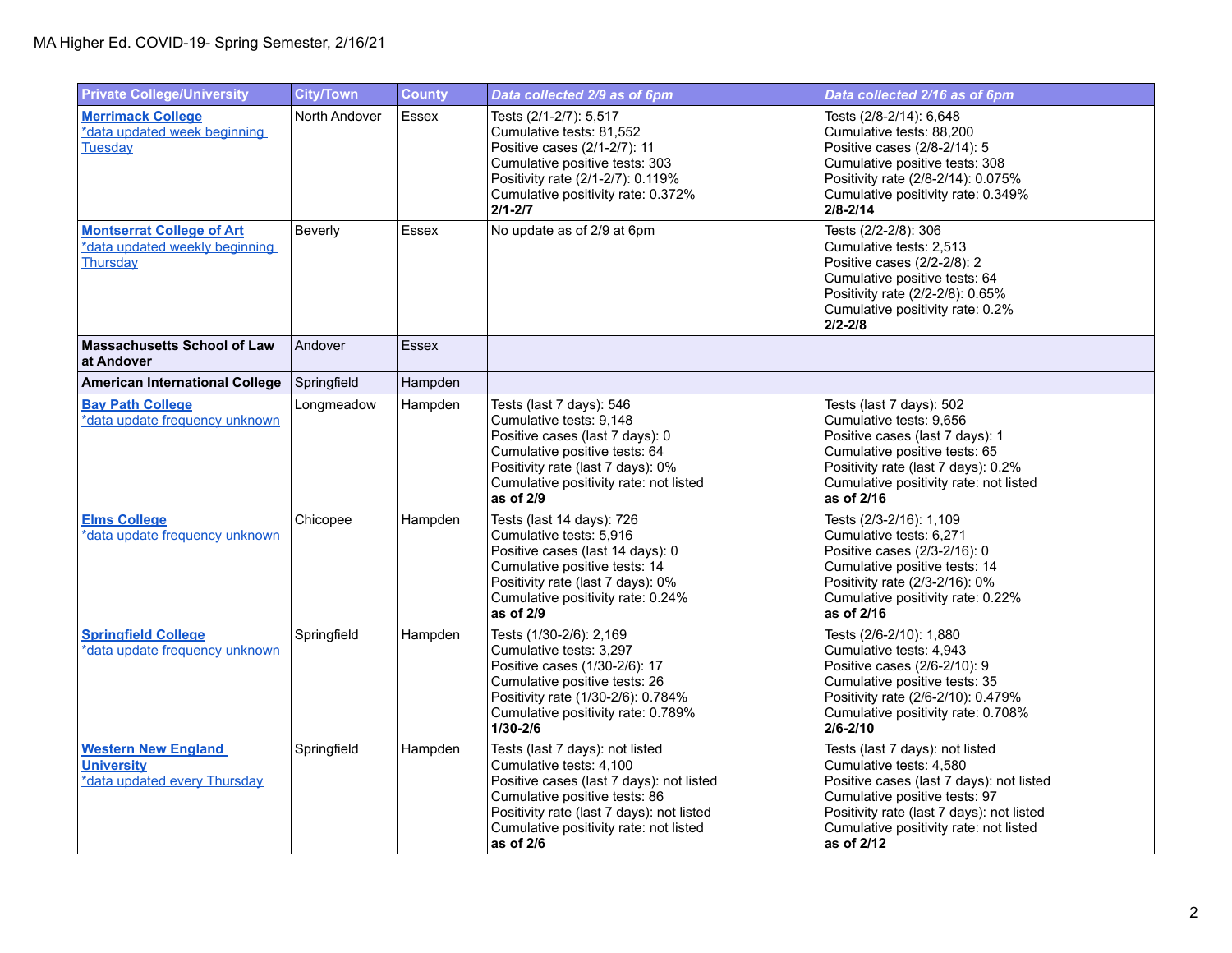| <b>Private College/University</b>                                     | <b>City/Town</b> | <b>County</b> | Data collected 2/9 as of 6pm                                                                                                                                                                                                                                                      | Data collected 2/16 as of 6pm                                                                                                                                                                                                                                                  |
|-----------------------------------------------------------------------|------------------|---------------|-----------------------------------------------------------------------------------------------------------------------------------------------------------------------------------------------------------------------------------------------------------------------------------|--------------------------------------------------------------------------------------------------------------------------------------------------------------------------------------------------------------------------------------------------------------------------------|
| <b>Amherst College</b><br>*data updated M-F, week<br>beginning Sunday | Amherst          | Hampshire     | Tests (last 7 days): not listed<br>Cumulative tests: 1,795<br>Positive cases (last 7 days): not listed<br>Cumulative positive tests: 2 students; 0 faculty/staff<br>Positivity rate (last 14 days): 0.69%<br>Cumulative positivity rate: not listed<br>as of 2/9                  | Tests (last 7 days): not listed<br>Cumulative tests: 4,807<br>Positive cases (last 7 days): not listed<br>Cumulative positive tests: 6 students; 3 faculty/staff<br>Positivity rate (last 14 days): 0.16%<br>Cumulative positivity rate: not listed<br>as of 2/16              |
| <b>Mount Holyoke College</b><br>*data updated M-F                     | South Hadley     | Hampshire     | Tests (last 7 days): 1,872<br>Cumulative tests: 19,420<br>Positive cases (last 7 days): 2 students; 1 employee<br>Cumulative positive tests: 33<br>Positivity rate (last 7 days): 0.141% for students;<br>0.218% for employees<br>Cumulative positivity rate: 0.170%<br>as of 2/9 | Tests (last 7 days): 1,893<br>Cumulative tests: 21,318<br>Positive cases (last 7 days): 1 students; 0 employee<br>Cumulative positive tests: 34<br>Positivity rate (last 7 days): 0.072% for students; 0%<br>for employees<br>Cumulative positivity rate: 0.159%<br>as of 2/15 |
| <b>Smith College</b><br>*data updated twice weekly                    | Northampton      | Hampshire     | Tests (last 7 days): 3,538<br>Cumulative tests: 29,989<br>Positive cases (last 7 days): 2<br>Cumulative positive tests: 3 students; 17 employees<br>Positivity rate (last 14 days): 0.1%<br>Cumulative positivity rate: not listed<br>as of 2/8                                   | Tests (last 7 days): 5,193<br>Cumulative tests: 34,687<br>Positive cases (last 7 days): 5<br>Cumulative positive tests: 5 students; 19 employees<br>Positivity rate (last 14 days): 0.05%<br>Cumulative positivity rate: not listed<br>as of 2/15                              |
| <b>Hampshire College</b><br>*data updated week beginning<br>Wednesday | Amherst          | Hampshire     | Tests (1/30-2/5): 800<br>Cumulative tests: not listed<br>Positive cases (1/30-2/5): 0<br>Cumulative positive tests: not listed<br>Positivity rate (1/30-2/5): 0%<br>Cumulative positivity rate: not listed<br>$1/30 - 2/5$                                                        | Tests (2/6-2/9): 283<br>Cumulative tests: not listed<br>Positive cases (2/6-2/9): 0<br>Cumulative positive tests: not listed<br>Positivity rate (2/6-2/9): 0%<br>Cumulative positivity rate: not listed<br>$2/6 - 2/9$                                                         |
| <b>Bentley University</b><br>*data update frequency unknown           | Waltham          | Middlesex     | Tests (last 7 days): 4,923<br>Cumulative tests: 12,750<br>Positive cases (last 7 days): 21<br>Cumulative positive tests: 70<br>Positivity rate (last 7 days): not listed<br>Cumulative positivity rate: 0.57%<br>as of 2/2                                                        | Tests (last 7 days): 4,811<br>Cumulative tests: 17,562<br>Positive cases (last 7 days): 9<br>Cumulative positive tests: 705<br>Positivity rate (last 7 days): not listed<br>Cumulative positivity rate: 0.44%<br>as of 2/15                                                    |
| <b>Boston College</b><br>*data updated T-F, week<br>beginning Monday  | Chestnut Hill    | Middlesex     | Tests (2/1-2/7): 10,894<br>Cumulative tests: 178,285<br>Positive cases (2/1-2/7): 48<br>Cumulative positive tests: 682<br>Positivity rate (2/1-2/7): not listed<br>Cumulative positivity rate: 0.38%<br>$2/1 - 2/7$                                                               | Tests (2/8-2/14): 12,520<br>Cumulative tests: 190,805<br>Positive cases (2/8-2/14): 95<br>Cumulative positive tests: 777<br>Positivity rate (2/8-2/14): 0.75%<br>Cumulative positivity rate: 0.40%<br>$2/8 - 2/14$                                                             |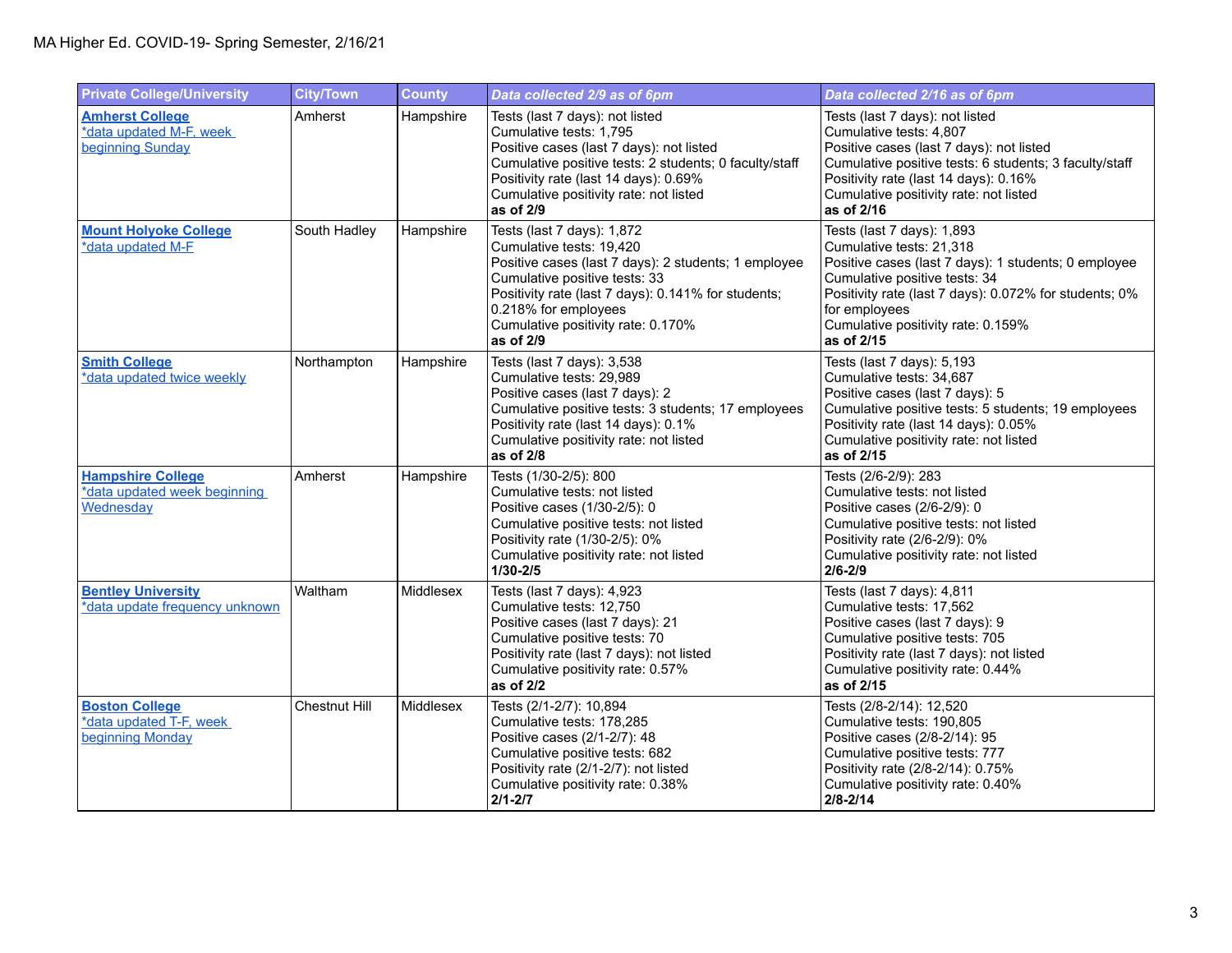| <b>Private College/University</b>                                             | <b>City/Town</b> | <b>County</b> | Data collected 2/9 as of 6pm                                                                                                                                                                                                                                                                                                                                                                                                                                                                            | Data collected 2/16 as of 6pm                                                                                                                                                                                                                                                                                                                                                                                                                                                                           |
|-------------------------------------------------------------------------------|------------------|---------------|---------------------------------------------------------------------------------------------------------------------------------------------------------------------------------------------------------------------------------------------------------------------------------------------------------------------------------------------------------------------------------------------------------------------------------------------------------------------------------------------------------|---------------------------------------------------------------------------------------------------------------------------------------------------------------------------------------------------------------------------------------------------------------------------------------------------------------------------------------------------------------------------------------------------------------------------------------------------------------------------------------------------------|
| <b>Brandeis University</b><br>*data updated daily, week<br>beginning Sunday   | Waltham          | Middlesex     | Tests (last 7 days): 6,053<br>Cumulative tests: 107,785<br>Positive cases (last 7 days): 2 students; 8 faculty/staff<br>Cumulative positive tests: not listed<br>Positivity rate (last 7 days): 0.18%<br>Cumulative positivity rate: not listed<br>as of 2/8                                                                                                                                                                                                                                            | Tests (last 7 days): 6,025<br>Cumulative tests: 83,691 students; 32,199<br>faculty/staff<br>Positive cases (last 7 days): 2 students; 0 faculty/staff<br>Cumulative positive tests: not listed<br>Positivity rate (last 7 days): 0.06%<br>Cumulative positivity rate: not listed<br>as of 2/15                                                                                                                                                                                                          |
| <b>Cambridge College</b>                                                      | Cambridge        | Middlesex     |                                                                                                                                                                                                                                                                                                                                                                                                                                                                                                         |                                                                                                                                                                                                                                                                                                                                                                                                                                                                                                         |
| <b>Harvard University</b><br>*data updated daily                              | Cambridge        | Middlesex     | Tests (last 7 days): 18,112<br>Cumulative tests: 353,319<br>Positive cases (last 7 days): 29<br>Cumulative positive tests: 238 students; 465<br>faculty/staff/affiliates<br>Positivity rate (last 7 days): 0.16%<br>Cumulative positivity rate: not listed<br>as of 2/9                                                                                                                                                                                                                                 | Tests (last 7 days): 16,806<br>Cumulative tests: 189,148 students; 182,032<br>faculty/staff/affiliates<br>Positive cases (last 7 days): 17<br>Cumulative positive tests: 250 students; 473<br>faculty/staff/affiliates<br>Positivity rate (last 7 days): 0.10%<br>Cumulative positivity rate: not listed<br>as of 2/16                                                                                                                                                                                  |
| <b>Harvard Extension School</b>                                               | Cambridge        | Middlesex     |                                                                                                                                                                                                                                                                                                                                                                                                                                                                                                         |                                                                                                                                                                                                                                                                                                                                                                                                                                                                                                         |
| <b>Lasell College</b><br>*data updated daily                                  | Newton           | Middlesex     | Tests (last 7 days): 1,170<br>Cumulative tests: 3,543 students; 1,297 employees;<br>1,244 other<br>Positive cases (last 7 days): 1<br>Cumulative positive tests: 11 students; 10 employees;<br>10 other<br>Positivity rate (last 7 days): not listed<br>Cumulative positivity rate: 0.51%<br>as of 2/8                                                                                                                                                                                                  | Tests (last 7 days): 1,420<br>Cumulative tests: 4,612 students; 1,520 employees;<br>1,381 other<br>Positive cases (last 7 days): 1<br>Cumulative positive tests: 11 students; 11 employees;<br>10 other<br>Positivity rate (last 7 days): not listed<br>Cumulative positivity rate: 0.43%<br>as of 2/15                                                                                                                                                                                                 |
| <b>Lesley University</b>                                                      | Cambridge        | Middlesex     |                                                                                                                                                                                                                                                                                                                                                                                                                                                                                                         |                                                                                                                                                                                                                                                                                                                                                                                                                                                                                                         |
| <b>Massachusetts Institute of</b><br><b>Technology</b><br>*data updated daily | Cambridge        | Middlesex     | Tests (last 7 days): 6,800 students; 7,881 employees;<br>2,091 affiliates<br>Cumulative tests: 157,889 students; 147,981<br>employees; 40,259 affiliates<br>Positive cases (last 7 days): 6 students; 12<br>employees; 8 affiliates<br>Cumulative positive tests: 218 students; 300<br>employees; 119 affiliates<br>Positivity rate (last 7 days): 0.9% students; 0.15%<br>employees; 0.38% affiliates<br>Cumulative positivity rate: 0.14% students; 0.20%<br>employees; 0.30% affiliates<br>as of 2/9 | Tests (last 7 days): 9,733 students; 7,200 employees;<br>2,131 affiliates<br>Cumulative tests: 167,734 students; 155,429<br>employees; 42,392 affiliates<br>Positive cases (last 7 days): 4 students; 7 employees;<br>3 affiliates<br>Cumulative positive tests: 236 students; 312<br>employees; 127 affiliates<br>Positivity rate (last 7 days): 0.4% students; 0.10%<br>employees; 0.14% affiliates<br>Cumulative positivity rate: 0.14% students; 0.20%<br>employees; 0.30% affiliates<br>as of 2/16 |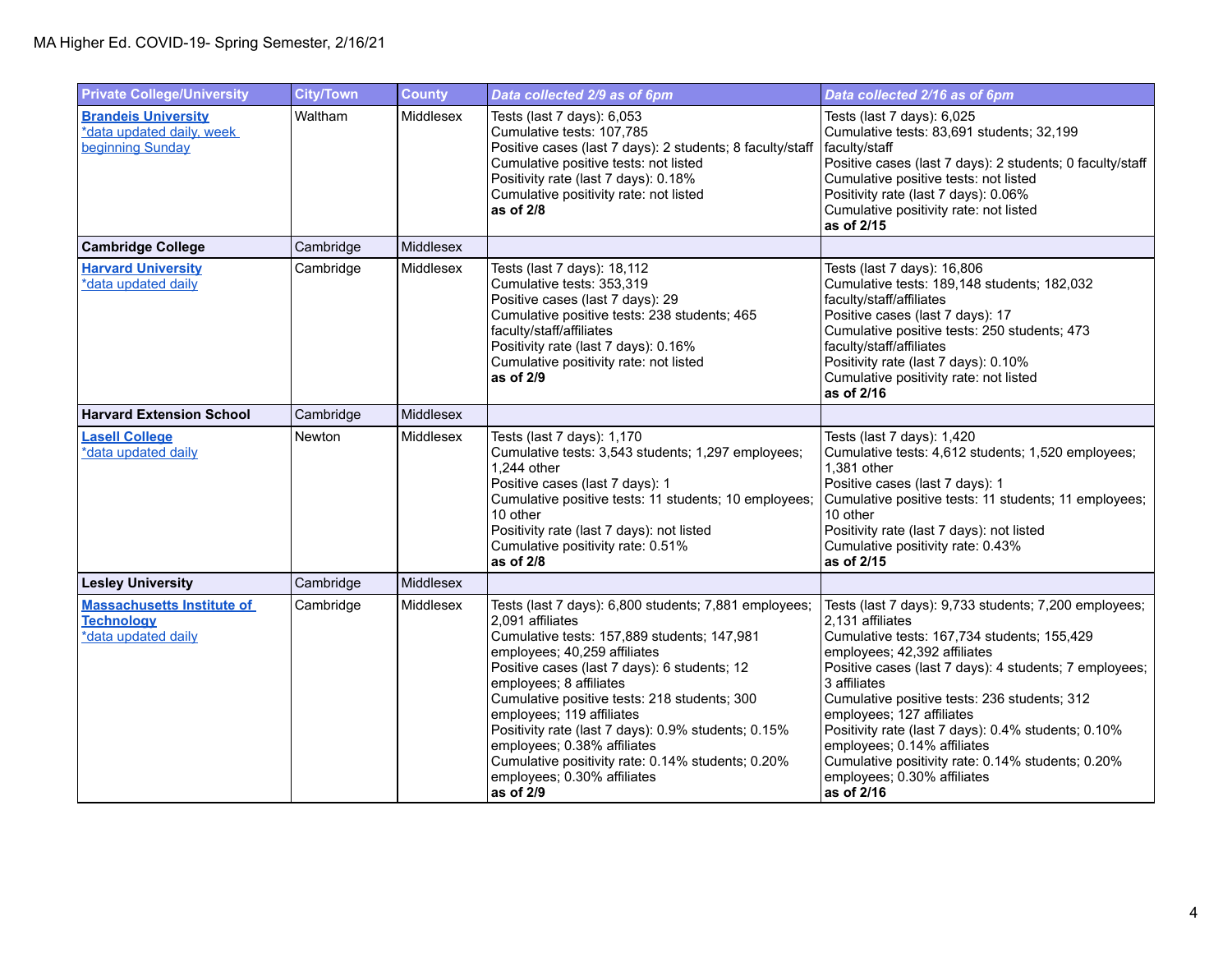| <b>Private College/University</b>                                 | <b>City/Town</b> | <b>County</b>  | Data collected 2/9 as of 6pm                                                                                                                                                                                                                                                                                                                                                | Data collected 2/16 as of 6pm                                                                                                                                                                                                                                                                                                                                                     |
|-------------------------------------------------------------------|------------------|----------------|-----------------------------------------------------------------------------------------------------------------------------------------------------------------------------------------------------------------------------------------------------------------------------------------------------------------------------------------------------------------------------|-----------------------------------------------------------------------------------------------------------------------------------------------------------------------------------------------------------------------------------------------------------------------------------------------------------------------------------------------------------------------------------|
| <b>Regis College</b><br>*data updated on Wednesday                | Weston           | Middlesex      | Tests (1/31-2/6): 968<br>Cumulative tests: 8,495<br>Positive cases (1/31-2/6): 5<br>Cumulative positive tests: 54<br>Positivity rate (last 7 days): not listed<br>Cumulative positivity rate: not listed<br>$1/31 - 2/6$                                                                                                                                                    | Tests (2/7-2/13): 979<br>Cumulative tests: 9,462<br>Positive cases (2/7-2/13): 1<br>Cumulative positive tests: 55<br>Positivity rate (last 7 days): not listed<br>Cumulative positivity rate: not listed<br>$2/7 - 2/13$                                                                                                                                                          |
| <b>Tufts University</b><br>*data updated daily                    | Medford          | Middlesex      | Tests (last 7 days): 20,456<br>Cumulative tests: 326,523<br>Positive cases (last 7 days): 51<br>Cumulative positive tests: 511<br>Positivity rate (last 7 days): 0.25%<br>Cumulative positivity rate: 0.16%<br>as of 2/7                                                                                                                                                    | Tests (last 7 days): 21,536<br>Cumulative tests: 347,532<br>Positive cases (last 7 days): 27<br>Cumulative positive tests: 513<br>Positivity rate (last 7 days): 0.13%<br>Cumulative positivity rate: 0.15%<br>as of 2/14                                                                                                                                                         |
| <b>Babson College</b><br>*data updated on Friday                  | Norfolk          | <b>Norfolk</b> | Tests (1/30-2/5): 3,993<br>Cumulative tests: 14,161<br>Positive cases (1/30-2/5): 10 students; < 3<br>employees; < 3 service providers<br>Cumulative positive tests: 53 students; 10 employees;<br>7 service providers<br>Positivity rate (last 7 days): 0.33%<br>Cumulative positivity rate: 0.49%<br>$1/30 - 2/5$                                                         | Tests (2/6-2/12): 4,253<br>Cumulative tests: 18,414<br>Positive cases (2/6-2/12): 11 students; 0 employees;<br>< 3 service providers<br>Cumulative positive tests: 64 students; 10 employees;<br>9 service providers<br>Positivity rate (last 7 days): 0.33%<br>Cumulative positivity rate: 0.46%<br>$2/6 - 2/12$                                                                 |
| <b>Curry College</b><br>*data updated week beginning<br>Thursday  | Milton           | Norfolk        | Tests (last 7 days): 1,624<br>Cumulative tests: 29,968<br>Positive cases (last 7 days): 33<br>Cumulative positive tests: 129<br>Positivity rate (last 7 days): not listed<br>Cumulative positivity rate: not listed<br>as of 2/5                                                                                                                                            | Tests (last 7 days): 1,710<br>Cumulative tests: 31,678<br>Positive cases (last 7 days): 17<br>Cumulative positive tests: 146<br>Positivity rate (last 7 days): not listed<br>Cumulative positivity rate: not listed<br>as of 2/12                                                                                                                                                 |
| <b>Dean College</b>                                               | Franklin         | Norfolk        | Tests (2/1-2/7): 1,106 students; 451 non-student<br>Cumulative tests: 2,936 students: 1,515 non-student<br>Positive cases (2/1-2/7): 6 students; 0 non-student<br>Cumulative positive tests: 18 students; 3 non-student<br>Positivity rate (2/1-2/7): 0.54% students; 0% non-<br>student<br>Cumulative positivity rate: 0.61% students; 0.20%<br>non-student<br>$2/1 - 2/7$ | Tests (2/8-2/15): 1,295 students; 528 non-student<br>Cumulative tests: 4,231 students; 2,043 non-student<br>Positive cases (2/8-2/15): 1 students; 1 non-student<br>Cumulative positive tests: 19 students; 4 non-student<br>Positivity rate (2/8-2/15): 0.8% students; 0.19% non-<br>student<br>Cumulative positivity rate: 0.45% students; 0.20%<br>non-student<br>$2/8 - 2/15$ |
| <b>Eastern Nazarene College</b><br>*data update frequency unknown | Quincy           | Norfolk        | Tests (1/25-2/5): 529<br>Cumulative tests: not listed<br>Positive cases (1/25-2/5): 5<br>Cumulative positive tests: not listed<br>Positivity rate (last 7 days): not listed<br>Cumulative positivity rate: not listed<br>$1/25 - 2/5$                                                                                                                                       | Tests (last 7 days): 529<br>Cumulative tests: 968<br>Positive cases (2/1-2/5): 1<br>Cumulative positive tests: not listed<br>Positivity rate (last 7 days): not listed<br>Cumulative positivity rate: not listed<br>as of 2/12                                                                                                                                                    |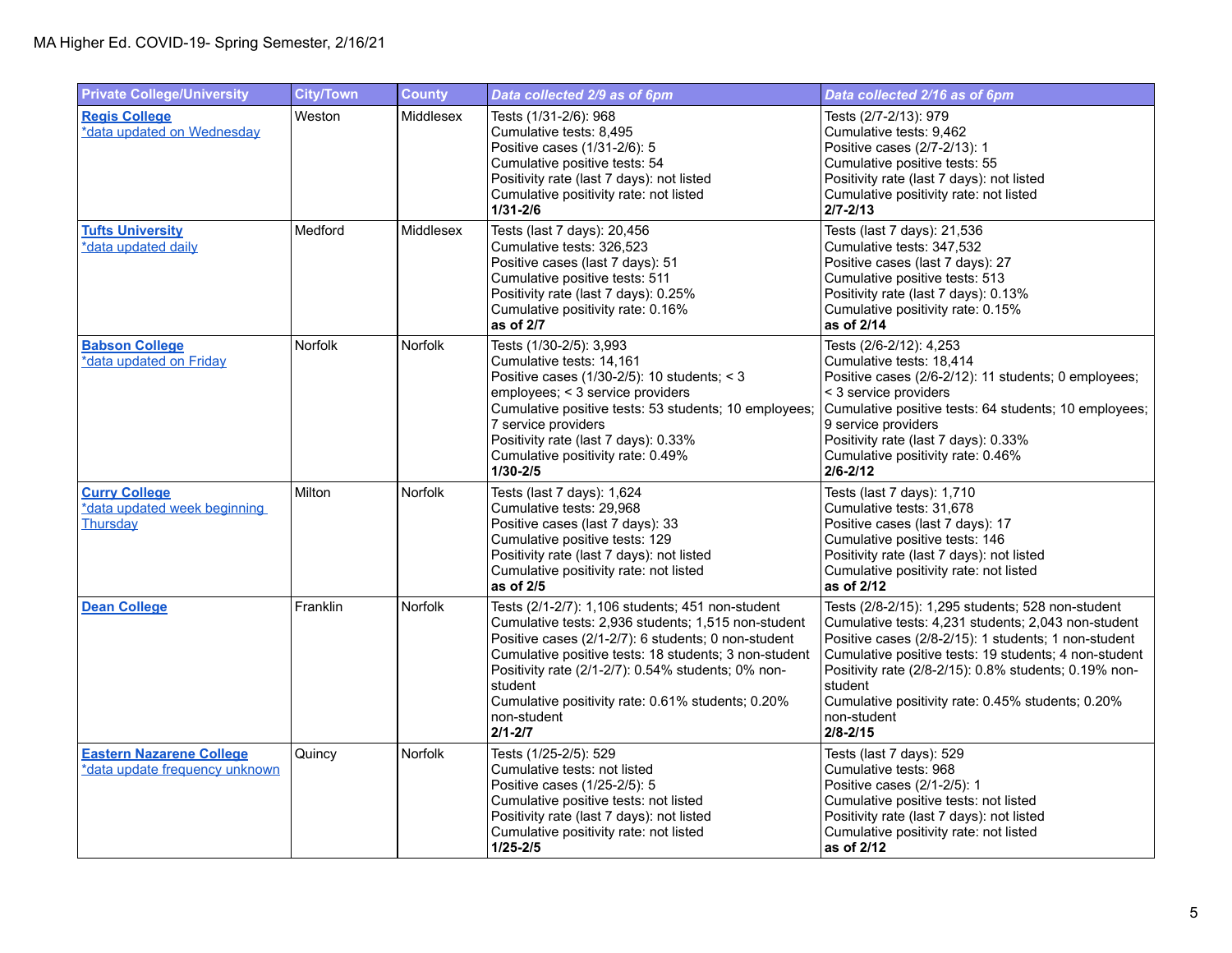| <b>Private College/University</b>                                    | <b>City/Town</b> | <b>County</b>  | Data collected 2/9 as of 6pm                                                                                                                                                                                                                                                                            | Data collected 2/16 as of 6pm                                                                                                                                                                                                                                                                              |
|----------------------------------------------------------------------|------------------|----------------|---------------------------------------------------------------------------------------------------------------------------------------------------------------------------------------------------------------------------------------------------------------------------------------------------------|------------------------------------------------------------------------------------------------------------------------------------------------------------------------------------------------------------------------------------------------------------------------------------------------------------|
| <b>Hellenic College</b>                                              | <b>Brookline</b> | <b>Norfolk</b> |                                                                                                                                                                                                                                                                                                         |                                                                                                                                                                                                                                                                                                            |
| <b>Olin College of Engineering</b><br>*data update frequency unknown | Needham          | Norfolk        | Tests (last 14 days): 441 students; 159 faculty/staff<br>Cumulative tests: 982<br>Positive cases (last 14 days): 0 student; 0 faculty/staff<br>Cumulative positive tests: 1<br>Positivity rate (last 7 days): 0% students; 0%<br>faculty/staff<br>Cumulative positivity rate: 0.1%<br>as of $2/8$       | Tests (last 14 days): 410 students; 158 faculty/staff<br>Cumulative tests: 1,407<br>Positive cases (last 14 days): 0 student; 0 faculty/staff<br>Cumulative positive tests: 1<br>Positivity rate (last 7 days): 0% students; 0%<br>faculty/staff<br>Cumulative positivity rate: 0.1%<br>as of 2/16         |
| <b>Quincy College</b>                                                | Quincy           | <b>Norfolk</b> |                                                                                                                                                                                                                                                                                                         |                                                                                                                                                                                                                                                                                                            |
| <b>Wellsley College</b><br>*data updated M-F                         | Wellesley        | Norfolk        | Tests (asymptomatic-last 7 days): 751<br>Cumulative tests: not listed<br>Positive cases (last 7 days): 0 students; 1 faculty/staff<br>Cumulative positive tests: not listed<br>Positivity rate (last 7 days): not listed<br>Cumulative positivity rate: not listed<br>as of 2/9                         | Tests (asymptomatic-last 7 days): 2,720<br>Cumulative tests: not listed<br>Positive cases (last 7 days): 2 students; 1 faculty/staff<br>Cumulative positive tests: not listed<br>Positivity rate (last 7 days): not listed<br>Cumulative positivity rate: not listed<br>as of 2/16                         |
| <b>Bay State College</b>                                             | <b>Boston</b>    | Suffolk        |                                                                                                                                                                                                                                                                                                         |                                                                                                                                                                                                                                                                                                            |
| Benjamin Franklin Institute of<br><b>Technology</b>                  | <b>Boston</b>    | Suffolk        |                                                                                                                                                                                                                                                                                                         |                                                                                                                                                                                                                                                                                                            |
| <b>Berklee College of Music</b>                                      | Boston           | Suffolk        | Tests (last 7 days): 4,678<br>Cumulative tests: 14,720<br>Positive cases (1/25-1/31): 8<br>Cumulative positive tests: 72<br>Positivity rate (last 7 days): 0.17%<br>Cumulative positivity rate: 0.49%<br>as of $2/8$                                                                                    | Tests (last 7 days): 3,650<br>Cumulative tests: 19,261<br>Positive cases (1/25-1/31): 5<br>Cumulative positive tests: 80<br>Positivity rate (last 7 days): 0.14%<br>Cumulative positivity rate: 0.42%<br>as of 2/16                                                                                        |
| <b>Boston Architectural College</b>                                  | <b>Boston</b>    | <b>Suffolk</b> |                                                                                                                                                                                                                                                                                                         |                                                                                                                                                                                                                                                                                                            |
| <b>New England Law School</b>                                        | Boston           | Suffolk        |                                                                                                                                                                                                                                                                                                         |                                                                                                                                                                                                                                                                                                            |
| <b>Boston Universtiv</b><br>*data updated daily                      | <b>Boston</b>    | Suffolk        | Tests (2/2-2/8): 23,517 students; 1,929 faculty;<br>5.392 staff<br>Cumulative tests: 658.779<br>Positive cases (2/2-2/8): not listed<br>Cumulative positive tests: 1,327<br>Positivity rate (2/2-2/8): 0.36% students; 0.10%<br>faculty; 0.15% staff<br>Cumulative positivity rate: 0.2%<br>$2/2 - 2/8$ | Tests (2/2-2/8): 24,959 students; 1,838 faculty;<br>5.120 staff<br>Cumulative tests: 690.696<br>Positive cases (2/9-2/15): not listed<br>Cumulative positive tests: 1,381<br>Positivity rate (2/9-2/15): 0.19% students; 0% faculty;<br>$0.12%$ staff<br>Cumulative positivity rate: 0.20%<br>$2/9 - 2/15$ |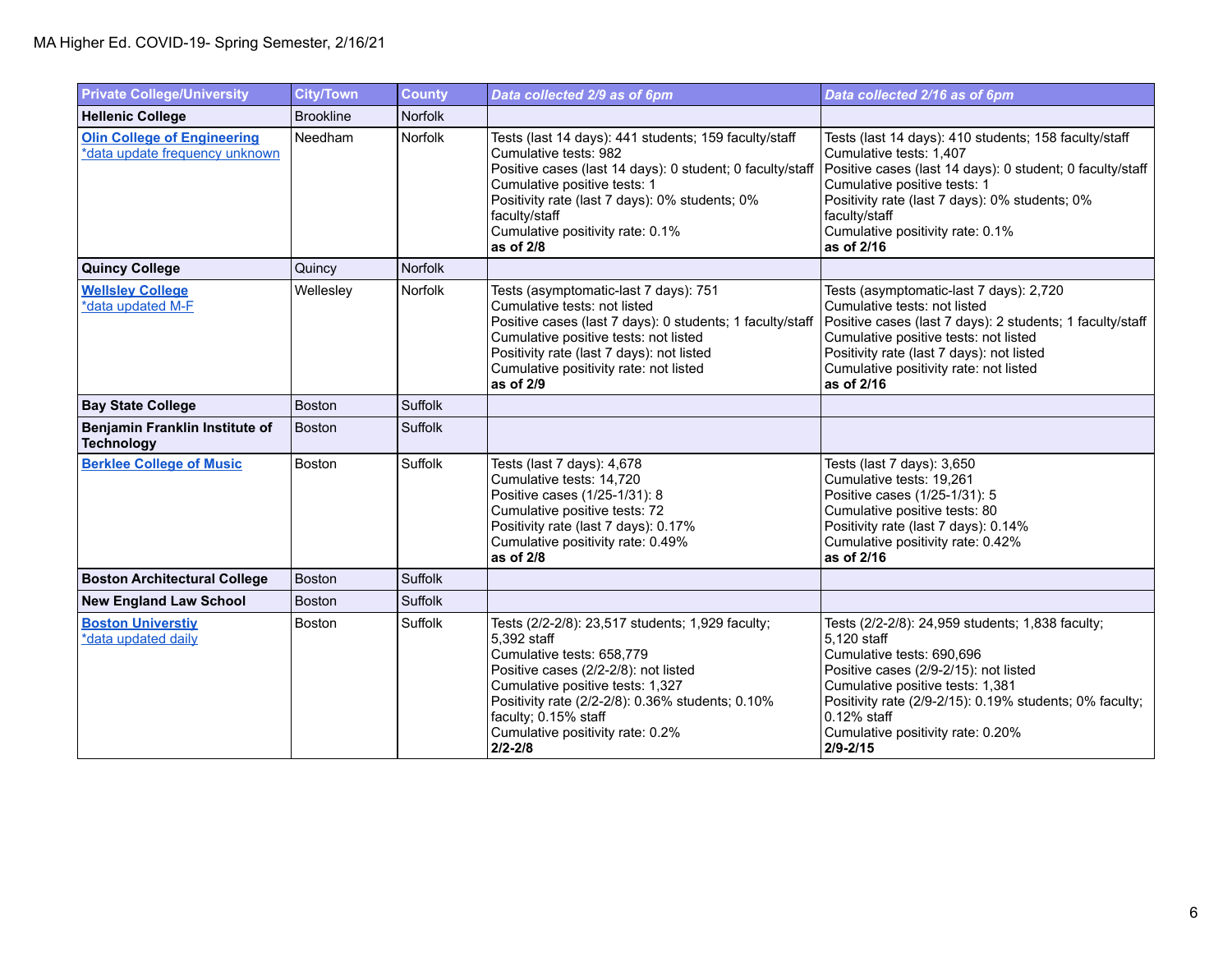| <b>Private College/University</b>                                                                        | <b>City/Town</b>                       | <b>County</b>  | Data collected 2/9 as of 6pm                                                                                                                                                                                                                                                   | Data collected 2/16 as of 6pm                                                                                                                                                                                                                                                     |
|----------------------------------------------------------------------------------------------------------|----------------------------------------|----------------|--------------------------------------------------------------------------------------------------------------------------------------------------------------------------------------------------------------------------------------------------------------------------------|-----------------------------------------------------------------------------------------------------------------------------------------------------------------------------------------------------------------------------------------------------------------------------------|
| <b>Emerson College</b><br>*data updated daily, week<br>beginning Sunday                                  | <b>Boston</b>                          | Suffolk        | Tests (2/1-2/7): 5,242<br>Cumulative tests: 15,560<br>Positive cases (2/1-2/7): 13<br>Cumulative positive tests: 58<br>Positivity rate (2/1-2/7): 0.25%<br>Cumulative positivity rate: 0.37%<br>$2/1 - 2/7$                                                                    | Tests (2/8-2/14): 5,569<br>Cumulative tests: 19,941<br>Positive cases (2/8-2/14): 10<br>Cumulative positive tests: 66<br>Positivity rate (2/8-2/14): 0.18%<br>Cumulative positivity rate: 0.33%<br>$2/8 - 2/14$                                                                   |
| <b>Emmanuel College</b><br>*data updated daily M-F                                                       | Boston                                 | Suffolk        | Tests (last 7 days): not listed<br>Cumulative tests: 7.612<br>Positive cases (last 7 days): 4<br>Cumulative positive tests: 27<br>Positivity rate (last 7 days): 0.19%<br>Cumulative positivity rate: 0.35%<br>as of 2/8                                                       | Tests (last 7 days): not listed<br>Cumulative tests: 10.000<br>Positive cases (last 7 days): 4<br>Cumulative positive tests: 31<br>Positivity rate (last 7 days): 0.19%<br>Cumulative positivity rate: 0.30%<br>as of 2/16                                                        |
| <b>Fisher College</b>                                                                                    | <b>Boston</b>                          | <b>Suffolk</b> |                                                                                                                                                                                                                                                                                |                                                                                                                                                                                                                                                                                   |
| <b>Laboure College</b>                                                                                   | <b>Boston</b>                          | Suffolk        | No update as of 2/9 at 6pm                                                                                                                                                                                                                                                     | Tests (last 7 days): not listed<br>Cumulative tests: 74,814<br>Positive cases (2/1-2/7): 3<br>Cumulative positive tests: 8<br>Positivity rate (2/1-2/7): not listed<br>Cumulative positivity rate: not listed<br>$2/1 - 2/7$                                                      |
| <b>Massachusetts College of</b><br><b>Pharmacy and Health Sciences</b><br>*data update frequency unknown | Boston/Worcest<br>er/Manchester.<br>NΗ | Suffolk        | Tests (last 7 days): not listed<br>Cumulative tests: 74.814<br>Positive cases (last 7 days): not listed<br>Cumulative positive tests: 371<br>Positivity rate (last 7 days): not listed<br>Cumulative positivity rate: 0.5%<br>as of 2/6                                        | Tests (last 7 days): not listed<br>Cumulative tests: 79,099<br>Positive cases (last 7 days): not listed<br>Cumulative positive tests: 381<br>Positivity rate (last 7 days): not listed<br>Cumulative positivity rate: 0.5%<br>as of 2/15                                          |
| <b>The New England Conservatory</b> Boston<br>of Music<br>*data updated on Friday                        |                                        | Suffolk        | Tests (last 7 days): 857<br>Cumulative tests: 13.788<br>Positive cases (last 7 days): 1<br>Cumulative positive tests: not listed<br>Positivity rate (last 7 days): 0.12%<br>Cumulative positivity rate: 0.2%<br>as of 2/9                                                      | Tests (last 7 days): 931<br>Cumulative tests: 14.727<br>Positive cases (last 7 days): 1<br>Cumulative positive tests: not listed<br>Positivity rate (last 7 days): 0.11%<br>Cumulative positivity rate: 0.2%<br>as of 2/16                                                        |
| <b>North Bennet Street School</b>                                                                        | <b>Boston</b>                          | Suffolk        |                                                                                                                                                                                                                                                                                |                                                                                                                                                                                                                                                                                   |
| <b>Northeastern University</b><br>*data updated daily, week<br>beginning Sunday                          | <b>Boston</b>                          | Suffolk        | Tests (2/1-2/7): 30,931<br>Cumulative tests: 683,195<br>Positive cases (2/1-2/7): 58<br>Cumulative positive tests: 943 students; 120<br>faculty/staff; 114 contract employees<br>Positivity rate (last 7 days): 0.19%<br>Cumulative positivity rate: not listed<br>$2/1 - 2/7$ | Tests (2/8-2/14): 31,684<br>Cumulative tests: 714,879<br>Positive cases (2/8-2/14): 53<br>Cumulative positive tests: 993 students; 121<br>faculty/staff; 116 contract employees<br>Positivity rate (last 7 days): 0.17%<br>Cumulative positivity rate: not listed<br>$2/8 - 2/14$ |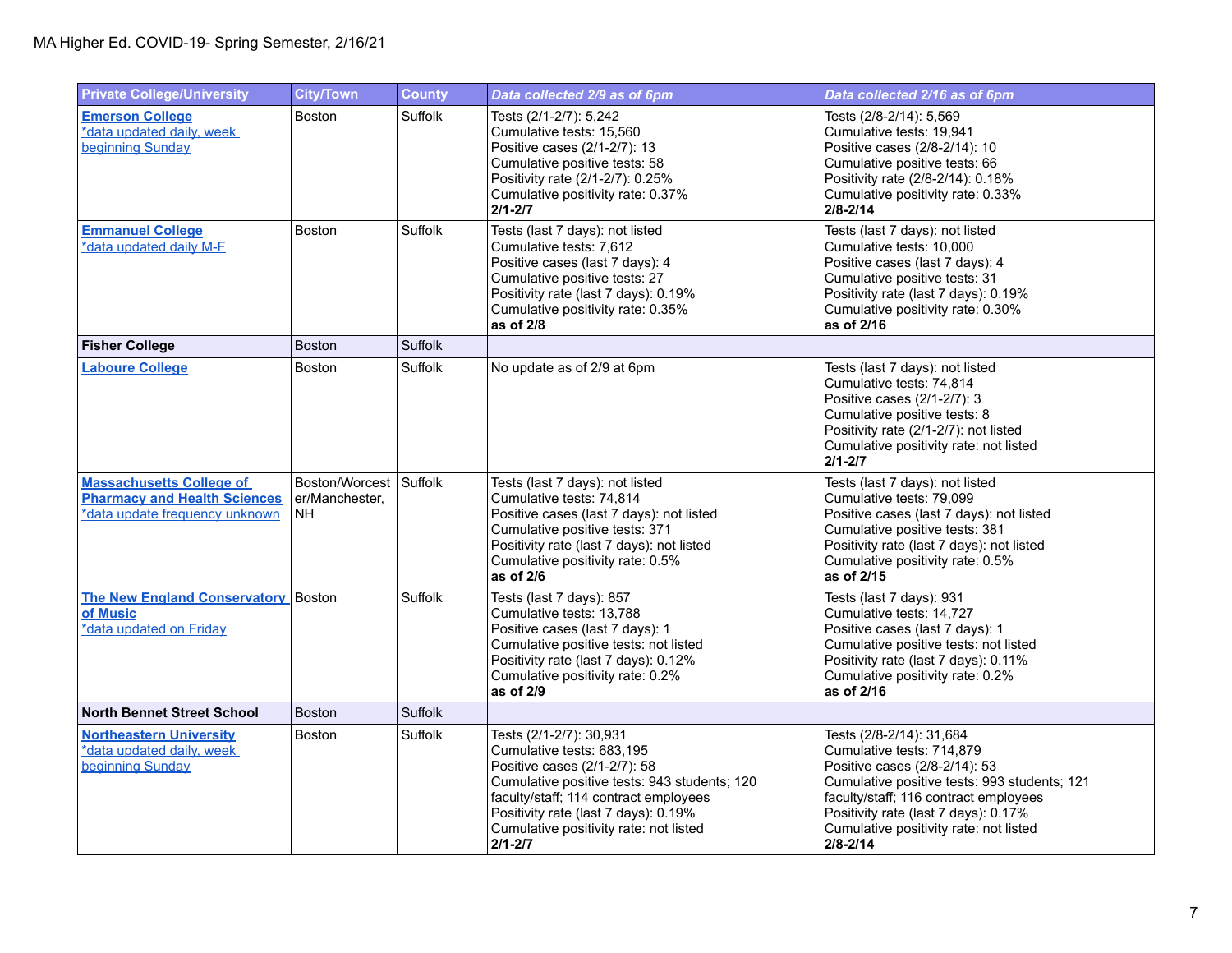| <b>Private College/University</b>                                                    | <b>City/Town</b> | <b>County</b> | Data collected 2/9 as of 6pm                                                                                                                                                                                                        | Data collected 2/16 as of 6pm                                                                                                                                                                                                          |
|--------------------------------------------------------------------------------------|------------------|---------------|-------------------------------------------------------------------------------------------------------------------------------------------------------------------------------------------------------------------------------------|----------------------------------------------------------------------------------------------------------------------------------------------------------------------------------------------------------------------------------------|
| <b>Simmons University</b><br>*data updated weekly                                    | <b>Boston</b>    | Suffolk       | Tests (last 7 days): 396<br>Cumulative tests: 6,031<br>Positive cases (last 7 days): 1<br>Cumulative positive tests: not listed<br>Positivity rate (last 7 days): not listed<br>Cumulative positivity rate: 0.23%<br>as of 2/9      | Tests (last 7 days): 328<br>Cumulative tests: 6,608<br>Positive cases (last 7 days): 0<br>Cumulative positive tests: not listed<br>Positivity rate (last 7 days): not listed<br>Cumulative positivity rate: 0.28%<br>as of 2/16        |
| <b>Suffolk University</b><br>*data update frequency unknown                          | Boston           | Suffolk       | Tests (1/31-2/3): 1,481<br>Cumulative tests: 51,406<br>Positive cases (1/31-2/3): 6<br>Cumulative positive tests: 186<br>Positivity rate (last 7 days): not listed<br>Cumulative positivity rate: 0.362%<br>as of 2/4               | Tests (2/8-2/14): 2,861<br>Cumulative tests: 55,370<br>Positive cases (2/8-2/14): 6<br>Cumulative positive tests: 204<br>Positivity rate (last 7 days): not listed<br>Cumulative positivity rate: 0.368%<br>as of 2/16                 |
| <b>Urban College of Boston</b>                                                       | <b>Boston</b>    | Suffolk       |                                                                                                                                                                                                                                     |                                                                                                                                                                                                                                        |
| <b>Wentworth Institute of</b><br><b>Technology</b><br>*data update frequency unknown | <b>Boston</b>    | Suffolk       | Tests (last 7 days): 3,291<br>Cumulative tests: 7,547<br>Positive cases (last 7 days): 21<br>Cumulative positive tests: 42<br>Positivity rate (last 7 days): 0.6%<br>Cumulative positivity rate: not listed<br>as of 2/9            | Tests (last 7 days): 3,376<br>Cumulative tests: 10,620<br>Positive cases (last 7 days): 8<br>Cumulative positive tests: 50<br>Positivity rate (last 7 days): 0.1%<br>Cumulative positivity rate: not listed<br>as of 2/16              |
| <b>William James College</b>                                                         | Boston           | Suffolk       |                                                                                                                                                                                                                                     |                                                                                                                                                                                                                                        |
| <b>Anna Maria College</b><br>*data updated on Friday                                 | Paxton           | Worcester     | Tests (last 7 days): 872<br>Cumulative tests: 1,387<br>Positive cases (last 7 days): 2<br>Cumulative positive tests: 6<br>Positivity rate (last 7 days): 0.6%<br>Cumulative positivity rate: 0.43%<br>as of 2/9                     | Tests (last 7 days): 1,588<br>Cumulative tests: 2,881<br>Positive cases (last 7 days): 2<br>Cumulative positive tests: 6<br>Positivity rate (last 7 days): not listed<br>Cumulative positivity rate: 0.21%<br>as of 2/16               |
| <b>Assumption College</b><br>*data updated on Friday                                 | Worcester        | Worcester     | Tests (last 7 days): 2,608<br>Cumulative tests: 5,682<br>Positive cases ("this week"): 13<br>Cumulative positive tests: 35<br>Positivity rate ("this week"): 0.62%<br>Cumulative positivity rate: not listed<br>as of 2/5           | Tests (last 7 days): 2,957<br>Cumulative tests: 8,639<br>Positive cases ("this week"): 5<br>Cumulative positive tests: 40<br>Positivity rate ("this week"): 0.46%<br>Cumulative positivity rate: not listed<br>as of 2/12              |
| <b>Becker College</b><br>*data updated on Tuesday                                    | Worcester        | Worcester     | Tests (last 7 days): 980<br>Cumulative tests: not listed<br>Positive cases (last 7 days): 3<br>Cumulative positive tests: not listed<br>Positivity rate (last 7 days): 0.72%<br>Cumulative positivity rate: not listed<br>as of 2/9 | Tests (last 7 days): 1,042<br>Cumulative tests: 5,560<br>Positive cases (last 7 days): 3<br>Cumulative positive tests: not listed<br>Positivity rate (last 7 days): not listed<br>Cumulative positivity rate: not listed<br>as of 2/16 |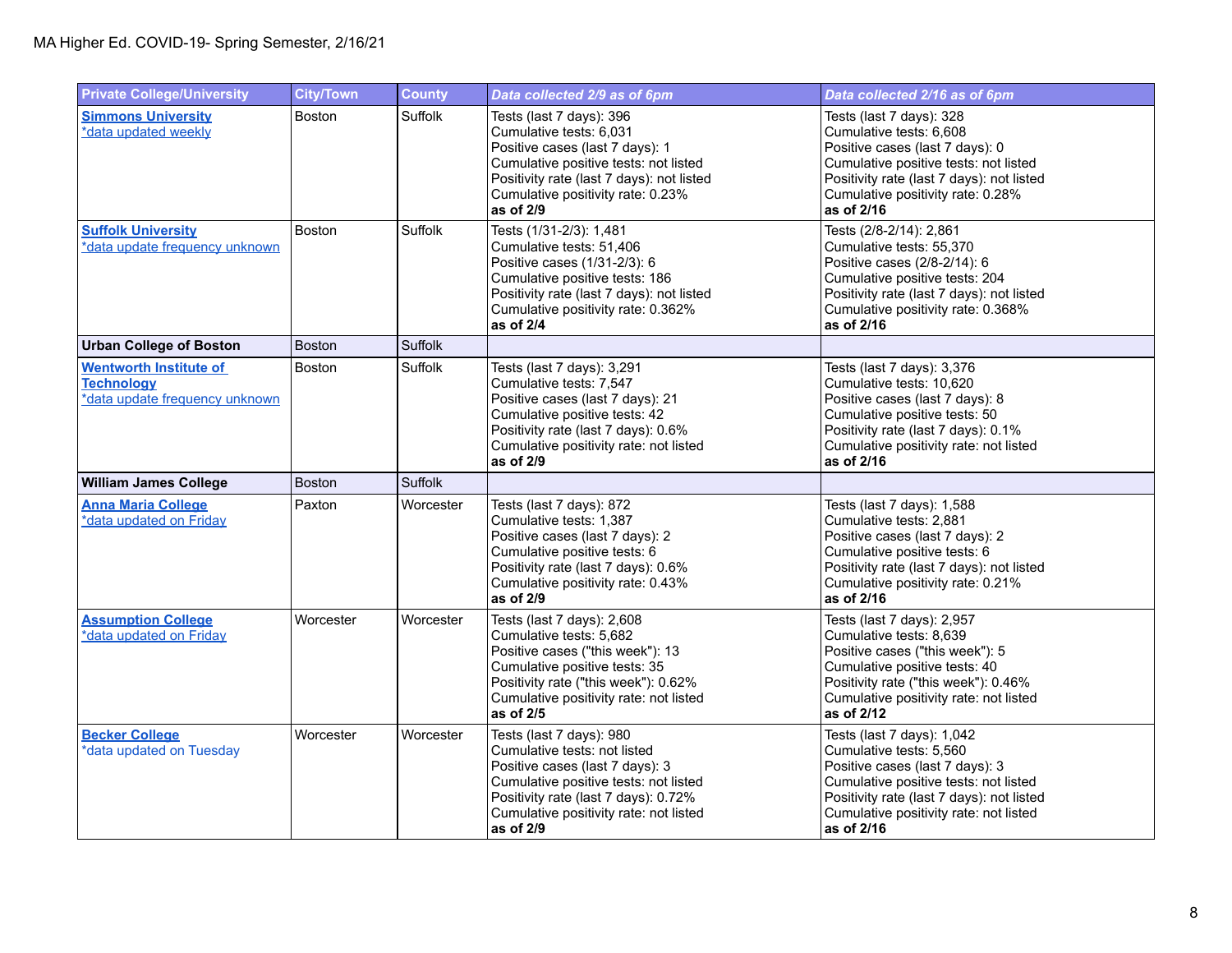| <b>Private College/University</b>                                  | <b>City/Town</b> | <b>County</b>    | Data collected 2/9 as of 6pm                                                                                                                                                                                                                                           | Data collected 2/16 as of 6pm                                                                                                                                                                                                                                           |
|--------------------------------------------------------------------|------------------|------------------|------------------------------------------------------------------------------------------------------------------------------------------------------------------------------------------------------------------------------------------------------------------------|-------------------------------------------------------------------------------------------------------------------------------------------------------------------------------------------------------------------------------------------------------------------------|
| <b>Clark University</b><br>*data updated daily                     | Worcester        | Worcester        | Tests (last 7 days): 767<br>Cumulative tests: not listed<br>Positive cases (last 7 days): 3<br>Cumulative positive tests (last 30 days): 9<br>Positivity rate (last 7 days): not listed<br>Cumulative positivity rate: not listed<br>as of 2/8                         | Tests (last 7 days): 863<br>Cumulative tests: not listed<br>Positive cases (last 7 days): 7<br>Cumulative positive tests (last 30 days): 16<br>Positivity rate (last 7 days): not listed<br>Cumulative positivity rate: not listed<br>as of 2/15                        |
| <b>Holy Cross College</b><br>*data updated daily                   | Worcester        | Worcester        | Tests (last 7 days): not listed<br>Cumulative tests: 45,149<br>Positive cases (last 7 days): not listed<br>Cumulative positive tests: 77 students; 43 staff; 2<br>other<br>Positivity rate (last 7 days): 0.13%<br>Cumulative positivity rate: not listed<br>as of 2/9 | Tests (last 7 days): not listed<br>Cumulative tests: 50,916<br>Positive cases (last 7 days): not listed<br>Cumulative positive tests: 85 students; 43 staff; 2<br>other<br>Positivity rate (last 7 days): 0.14%<br>Cumulative positivity rate: not listed<br>as of 2/16 |
| <b>Nichols College</b><br>*data updated weekly beginning<br>Monday | Dudley           | Worcester        | Tests (2/1-2/5): 1,730<br>Cumulative tests: not listed<br>Positive cases (2/1-2/5): 4<br>Cumulative positive tests: not listed<br>Positivity rate (last 7 days): not listed<br>Cumulative positivity rate: not listed<br>as of 2/9                                     | Tests (2/8-2/12): 1,854<br>Cumulative tests: 30,431<br>Positive cases (2/8-2/12): 3<br>Cumulative positive tests: 44<br>Positivity rate (last 7 days): not listed<br>Cumulative positivity rate: 0.144%<br>as of 2/16                                                   |
| <b>Worcester Polytechnic Institute</b><br>*data updated M-F        | Worcester        | Worcester        | Tests (last 7 days): 9,054<br>Cumulative tests. (last 30 days): 24,437<br>Positive cases (last 7 days): 28<br>Cumulative positive tests (last 30 days): 111<br>Positivity rate (last 7 days): 0.316%<br>Cumulative positivity rate (last 30 days): 0.468%<br>as of 2/9 | Tests (last 7 days): 9,281<br>Cumulative tests. (last 30 days): 29,998<br>Positive cases (last 7 days): 14<br>Cumulative positive tests (last 30 days): 114<br>Positivity rate (last 7 days): 0.154%<br>Cumulative positivity rate (last 30 days): 0.391%<br>as of 2/16 |
| Boston Graduate School of<br>Psyhcoanalysis                        | <b>Brookline</b> | <b>Middlesex</b> |                                                                                                                                                                                                                                                                        |                                                                                                                                                                                                                                                                         |